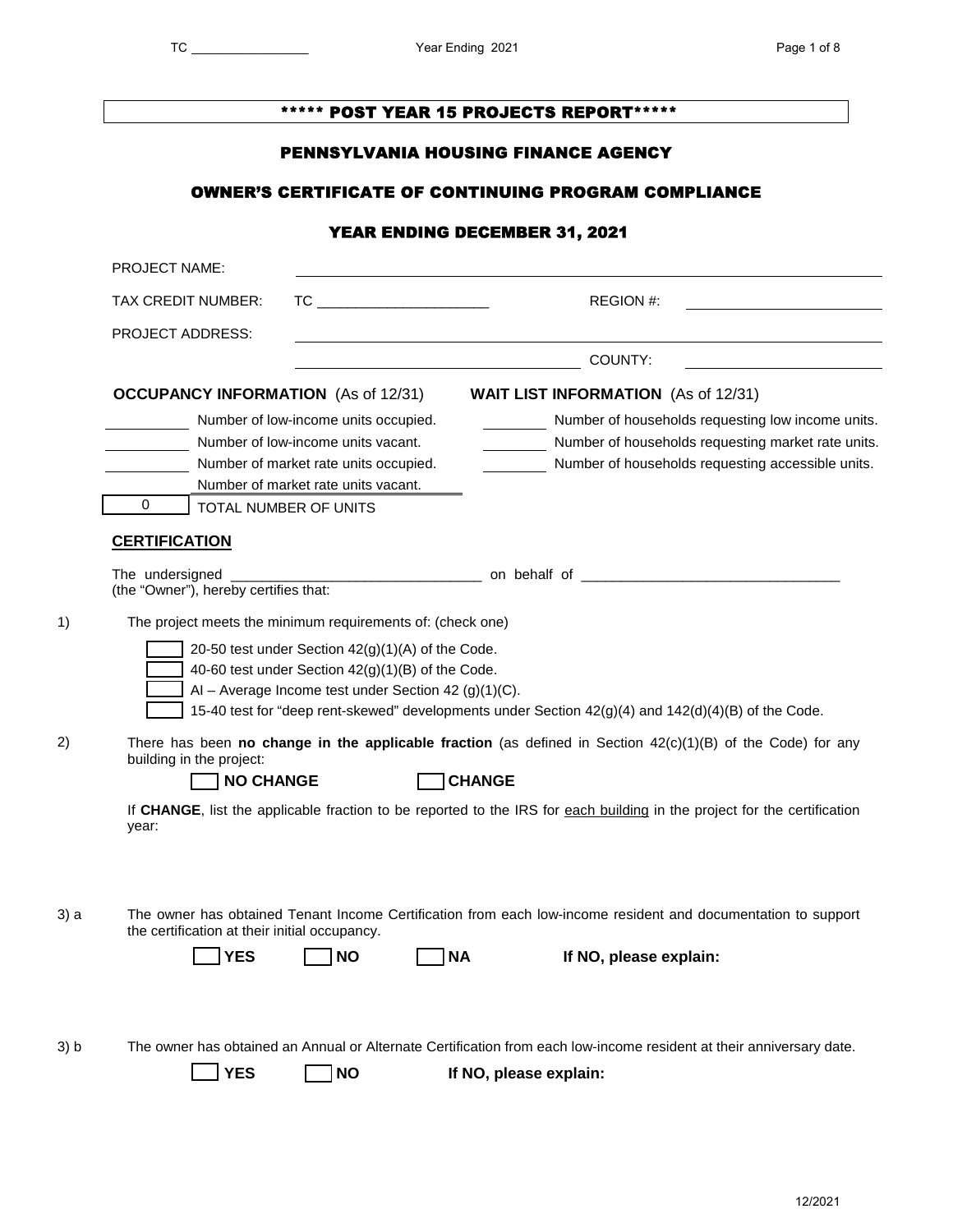|    | $TC \tightharpoonup$                                                                                                                                                                                                                                                                                                                                                                                                                                                                                                                               | Year Ending 2021       | Page 2 of 8                   |
|----|----------------------------------------------------------------------------------------------------------------------------------------------------------------------------------------------------------------------------------------------------------------------------------------------------------------------------------------------------------------------------------------------------------------------------------------------------------------------------------------------------------------------------------------------------|------------------------|-------------------------------|
| 4) | Each low income unit in the project has been rent-restricted under Section $42(g)(2)$ of the Code.<br><b>YES</b><br> NO                                                                                                                                                                                                                                                                                                                                                                                                                            | If NO, please explain: |                               |
| 5) | All low income units in the project are and have been for use by the general public and used on a non-transient basis<br>(except for transitional housing for the homeless provided under Section 42(I)(3)(B)(iii) of the Code).<br><b>YES</b><br>l NO                                                                                                                                                                                                                                                                                             | <b>HOMELESS</b>        | If NO, please explain:        |
| 6) | No finding of discrimination under the Fair Housing Act, 42 U.S.C. 3601-3619, has occurred for this project. A finding<br>of discrimination includes an adverse final decision by the Secretary of Housing and Urban Development (HUD), 24<br>CFR 180.680, an adverse final decision by a substantially equivalent state or local fair housing agency, 42 U.S.C.<br>3616a(a)(1), or an adverse judgment from a federal court.<br><b>NO FINDING</b>                                                                                                 | <b>FINDING</b>         | If a FINDING, please explain: |
| 7) | Each building in the project is and has been suitable for occupancy, taking into account local health, safety, and<br>building codes (or other habitability standards), and the state or local government unit responsible for making building<br>code inspections did not issue a report of a violation for any building or low-income unit in the project.<br>∣NO<br><b>YES</b><br>If NO, state nature of violation and provide a copy of the violation report as required by Treasury Regulation 1.42-5<br>and any documentation of correction: |                        |                               |
| 8) | There has been no change in the eligible basis (as defined in Section 42(d) of the Code) of any building in the project<br>since the last certification submission.<br><b>NO CHANGE</b><br>If CHANGE, state nature of change (e.g., a common area has become commercial space, a fee is now charged for a<br>tenant facility formerly provided without charge, or the project owner has received federal subsidies with respect to<br>the project which have not been disclosed to the allocating authority in writing):                           | <b>CHANGE</b>          |                               |
| 9) | All tenant facilities, included in the eligible basis under Section 42(d) of the Code, of any building in the project, such<br>as swimming pools, other recreational facilities, parking areas, washer/dryer hookups, and appliances, were provided<br>on a comparable basis without charge to all tenants in the buildings.<br><b>YES</b><br><b>NO</b>                                                                                                                                                                                            | If NO, please explain: |                               |
|    |                                                                                                                                                                                                                                                                                                                                                                                                                                                                                                                                                    |                        |                               |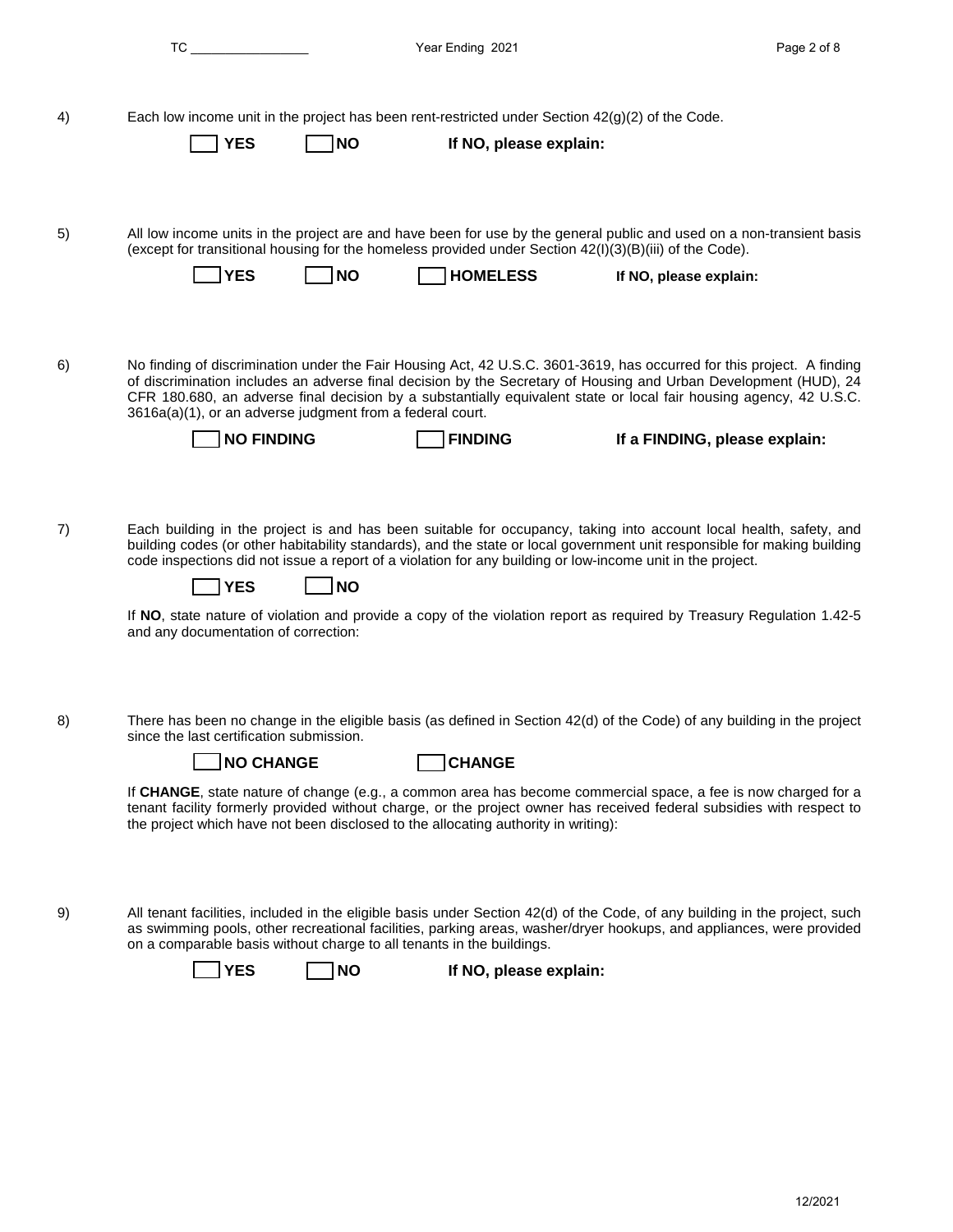|       | TC and the state of the state of the state of the state of the state of the state of the state of the state of the state of the state of the state of the state of the state of the state of the state of the state of the sta |           | Year Ending 2021 |                                                                                                                                                                                                                                                                                                                                                                                                                                                                       | Page 3 of 8 |
|-------|--------------------------------------------------------------------------------------------------------------------------------------------------------------------------------------------------------------------------------|-----------|------------------|-----------------------------------------------------------------------------------------------------------------------------------------------------------------------------------------------------------------------------------------------------------------------------------------------------------------------------------------------------------------------------------------------------------------------------------------------------------------------|-------------|
| 10) a | Agreement remain in force.                                                                                                                                                                                                     |           |                  | An extended low-income housing commitment as described in Section 42(h)(6) was in effect, including the<br>requirement under Section 42(h)(6)(B)(iv) that an owner cannot refuse to lease a unit in the project to an applicant<br>because the applicant holds a voucher or certificate of eligibility under Section 8 of the United States Housing Act of<br>1937, 42 U.S.C. 1437s, and all warranties, covenants, and representations contained in the Extended Use |             |
|       | <b>YES</b>                                                                                                                                                                                                                     | <b>NO</b> | ∫NA              | If NO or NA, please explain:                                                                                                                                                                                                                                                                                                                                                                                                                                          |             |
| 10) b | Agreement.                                                                                                                                                                                                                     |           |                  | Owner has not refused to lease a unit to an applicant based solely on their status as a holder of a Section 8 voucher<br>and the project otherwise meets the provisions, including any special provisions, as outlined in the Extended Use                                                                                                                                                                                                                            |             |
|       | <b>YES</b>                                                                                                                                                                                                                     | <b>NO</b> | ∣NA              | If NO or NA, please explain:                                                                                                                                                                                                                                                                                                                                                                                                                                          |             |
| 11)   | of Continuing Program Compliance.<br><b>NO CHANGE</b>                                                                                                                                                                          |           | <b>CHANGE</b>    | There has been no change in the ownership or management of the project since the completion of the last Certificate                                                                                                                                                                                                                                                                                                                                                   |             |
|       | date of ownership transfer:                                                                                                                                                                                                    |           |                  | If CHANGE, please identify current owner and/or management agent, phone number, address, email address and                                                                                                                                                                                                                                                                                                                                                            |             |
|       | <b>Current Owner:</b><br>Address:                                                                                                                                                                                              |           |                  | Tax ID#:                                                                                                                                                                                                                                                                                                                                                                                                                                                              |             |
|       | Phone #:                                                                                                                                                                                                                       |           | Email:           |                                                                                                                                                                                                                                                                                                                                                                                                                                                                       |             |
|       | Date Ownership Transferred:                                                                                                                                                                                                    |           |                  |                                                                                                                                                                                                                                                                                                                                                                                                                                                                       |             |
|       | <b>Current Management Agent:</b><br>Address:                                                                                                                                                                                   |           |                  |                                                                                                                                                                                                                                                                                                                                                                                                                                                                       |             |
|       | Phone #:                                                                                                                                                                                                                       |           | Email:           |                                                                                                                                                                                                                                                                                                                                                                                                                                                                       |             |
|       | Date Management Transferred:                                                                                                                                                                                                   |           |                  |                                                                                                                                                                                                                                                                                                                                                                                                                                                                       |             |
| 12)   | Tax Credit Owner's Utility Certification:                                                                                                                                                                                      |           |                  |                                                                                                                                                                                                                                                                                                                                                                                                                                                                       |             |
|       | Consumption Model.<br>requirement for this calendar year.                                                                                                                                                                      |           |                  | I have obtained accurate utility allowances using one of the following methods: 1) PHA Utility Allowance, 2) Local<br>Utility Company Estimate, 3) State Housing Credit Agency Estimate, 4) HUD Utility Schedule Model, or 5) Energy<br>I acknowledge this process to be an annual requirement of the LIHTC Program and certify to the adherence to this                                                                                                              |             |
|       | <b>OR</b>                                                                                                                                                                                                                      |           |                  |                                                                                                                                                                                                                                                                                                                                                                                                                                                                       |             |
|       | All utilities are included in rent and are not paid separately by the tenant.                                                                                                                                                  |           |                  |                                                                                                                                                                                                                                                                                                                                                                                                                                                                       |             |
|       | <b>YES</b>                                                                                                                                                                                                                     | <b>NO</b> |                  | If NO, please explain:                                                                                                                                                                                                                                                                                                                                                                                                                                                |             |
|       |                                                                                                                                                                                                                                |           |                  |                                                                                                                                                                                                                                                                                                                                                                                                                                                                       |             |
|       |                                                                                                                                                                                                                                |           |                  |                                                                                                                                                                                                                                                                                                                                                                                                                                                                       |             |
|       |                                                                                                                                                                                                                                |           |                  |                                                                                                                                                                                                                                                                                                                                                                                                                                                                       |             |
|       |                                                                                                                                                                                                                                |           |                  |                                                                                                                                                                                                                                                                                                                                                                                                                                                                       |             |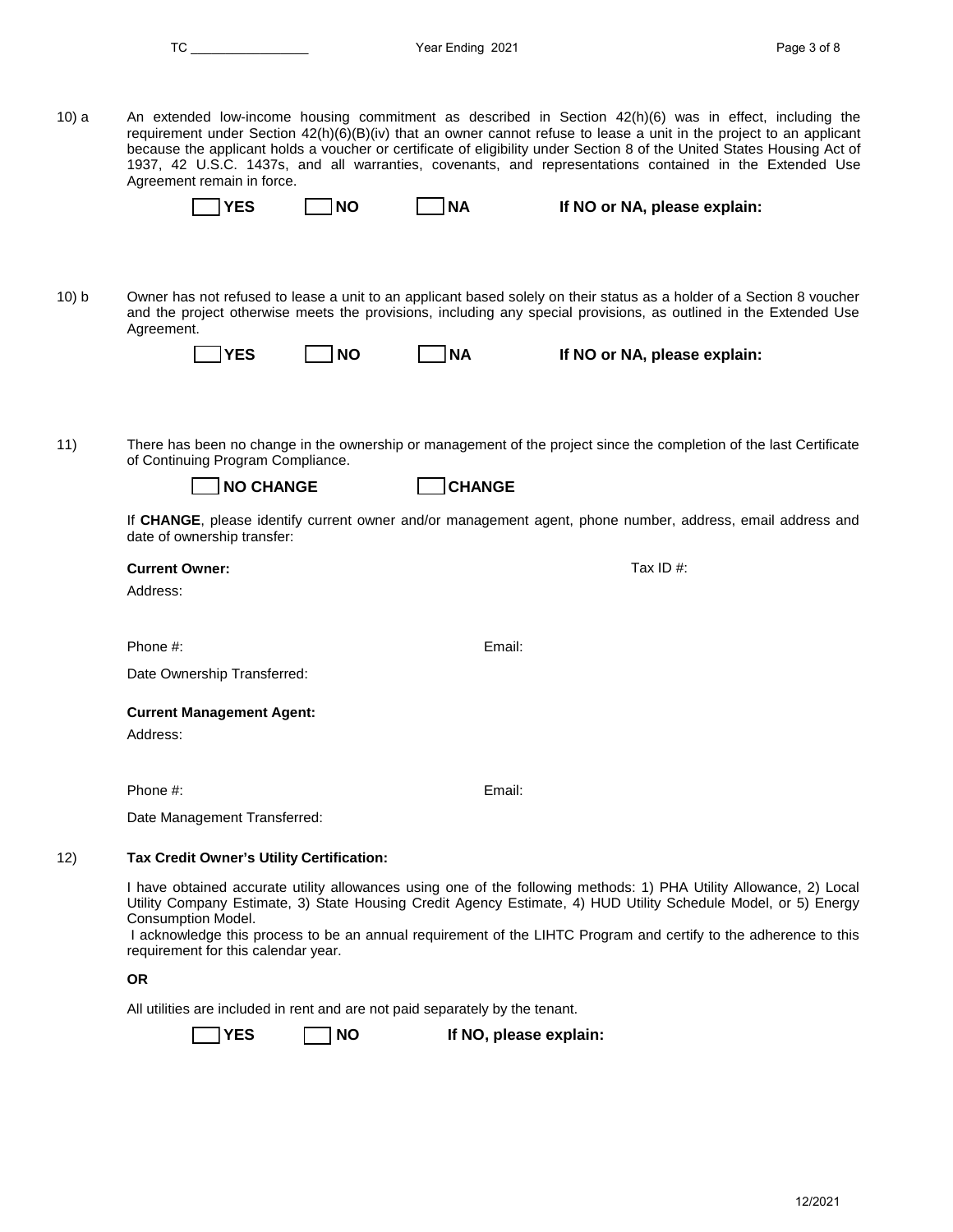| v<br>× |  |  |  |
|--------|--|--|--|
|        |  |  |  |

| (13) | amended, and the Indenture of Restrictive Covenants ("Indenture"). |            |           | All residents listed in the attached Rental Schedule are eligible under the provisions of Section 42 of the Code, as |  |
|------|--------------------------------------------------------------------|------------|-----------|----------------------------------------------------------------------------------------------------------------------|--|
|      | <b>TYES</b>                                                        | <b>INO</b> | $\neg$ NA | If NO or NA, please explain:                                                                                         |  |

14) The project is fully compliant with all terms and provisions of the Indenture.

**The NO, please explain:** 

15) For projects that received an allocation of tax credits based upon a certification that a percentage of units will be set aside for specific selection or resident criteria or implementation of a supportive service program, specific conditions are set forth in the Indenture. **Owner should be familiar with the specific set asides set forth in the Indenture.**

15) a The Owner has provided significant funding and program support for lower income residents affected by life changes associated with preparing for and retaining employment.

| l NO<br><b>IYES</b> | ' NA | If NO, please explain: |
|---------------------|------|------------------------|
|---------------------|------|------------------------|

15) b The Owner has provided supportive services pursuant to a certain supportive services plan submitted to the Agency in connection with the allocation of tax credits to tenants age 62 years and older, which allows them to maintain an independent lifestyle.

| ۹O |  |  |
|----|--|--|
|    |  |  |

| YES | <b>INO</b> | <b>INA</b> | If NO, please explain: |
|-----|------------|------------|------------------------|
|     |            |            |                        |

15) c The Owner has established a financially viable program with services in place to foster a conversion of the facility to homeownership at the end of the compliance period and in the event units are not converted to homeownership at the end of the compliance period, all remaining rental units will be rented to qualified low-income residents.

| <b>IYES</b> | l NO | <b>INA</b> | If NO, please explain: |
|-------------|------|------------|------------------------|

15) d 1 Owner has set aside \_\_\_\_\_\_\_ units for households at or below 20 percent of area median income.

| ۰,<br>v |  |
|---------|--|
|         |  |

NO **NA** If NO, please explain:

15) d 2 The Owner has established an internal rental subsidy from funds available for increased equity raised from additional developer's fee to subsidize rents for \_\_\_\_\_ units set aside for households with income at or below 20 percent of the area median income. To the Characteristics in the statistics of the Statistics of Statistics of Statistics of Statistics of Statistics of Statistics of Statistics of Statistics of Statistics of Statistics of Statistics of Statistics of Apple

YES NO NA If NO, please explain: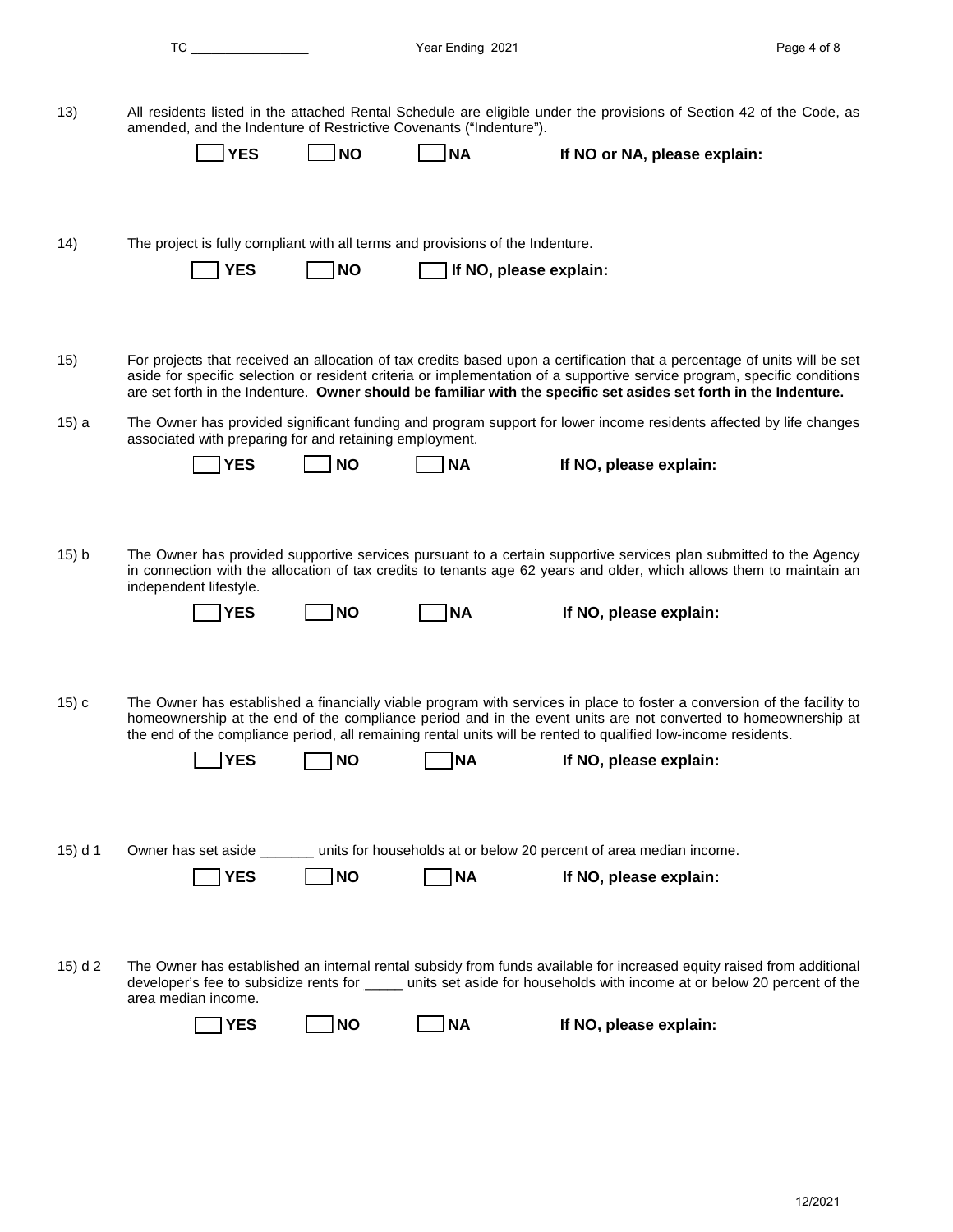|         | TC and the contract of the contract of the contract of the contract of the contract of the contract of the contract of the contract of the contract of the contract of the contract of the contract of the contract of the con |           | Year Ending 2021 |                                                                                                                                                                                                                                                                                                                                                                                        | Page 5 of 8 |
|---------|--------------------------------------------------------------------------------------------------------------------------------------------------------------------------------------------------------------------------------|-----------|------------------|----------------------------------------------------------------------------------------------------------------------------------------------------------------------------------------------------------------------------------------------------------------------------------------------------------------------------------------------------------------------------------------|-------------|
| 15) e   | <b>YES</b>                                                                                                                                                                                                                     | NO        | <b>NA</b>        | units in the project have been set aside as accessible housing to persons with disabilities.<br>If NO, please explain:                                                                                                                                                                                                                                                                 |             |
| $15)$ f | has been incorporated into the lease provisions.<br><b>YES</b>                                                                                                                                                                 | <b>NO</b> | <b>NA</b>        | units in the project were available to persons who need accessible features of the units. During the first 30<br>days of rent-up, said units were available to such persons, and, thereafter, Owner has established a policy to allow<br>the units to be occupied by persons who need the accessible feature to the greatest extent feasible and said policy<br>If NO, please explain: |             |
| $15)$ g | <b>YES</b>                                                                                                                                                                                                                     | <b>NO</b> | <b>NA</b>        | units in the project are currently occupied by persons who need the accessible features of the unit.<br>If YES, please specify unit numbers:                                                                                                                                                                                                                                           |             |
| 15) h   | tenants whose income does not exceed 40 percent of area median gross income.<br><b>YES</b>                                                                                                                                     | <b>NO</b> | <b>NA</b>        | At least 20 percent of the units in the project were rented to, and rents were maintained at levels affordable to,<br>If NO, please explain:                                                                                                                                                                                                                                           |             |
| 15) i 1 | number of units consistent with the applicable fraction for the project.<br>YES                                                                                                                                                | <b>NO</b> | ΝA               | At least _______ units were <b>available</b> to tenants at or below _____ percent of area median gross income, or such<br>If NO, please explain:                                                                                                                                                                                                                                       |             |
| 15) i 2 | number of units consistent with the applicable fraction for the project.<br><b>YES</b>                                                                                                                                         | NO        | <b>NA</b>        | At least _______ units were affordable to tenants at or below _____ percent of area median gross income, or such<br>If NO, please explain:                                                                                                                                                                                                                                             |             |
| 15) j 1 | For allocations in years 1999 - 2001:<br>income housing tax credits with the Agency.<br><b>YES</b>                                                                                                                             | <b>NO</b> | <b>NA</b>        | The total rent received by the Owner including all rental and operating subsidies may not exceed the rents<br>established for units at 50 percent of area median gross income for _____ units pursuant to its application for low-<br>If NO, please explain:                                                                                                                           |             |
|         |                                                                                                                                                                                                                                |           |                  |                                                                                                                                                                                                                                                                                                                                                                                        |             |
|         |                                                                                                                                                                                                                                |           |                  |                                                                                                                                                                                                                                                                                                                                                                                        |             |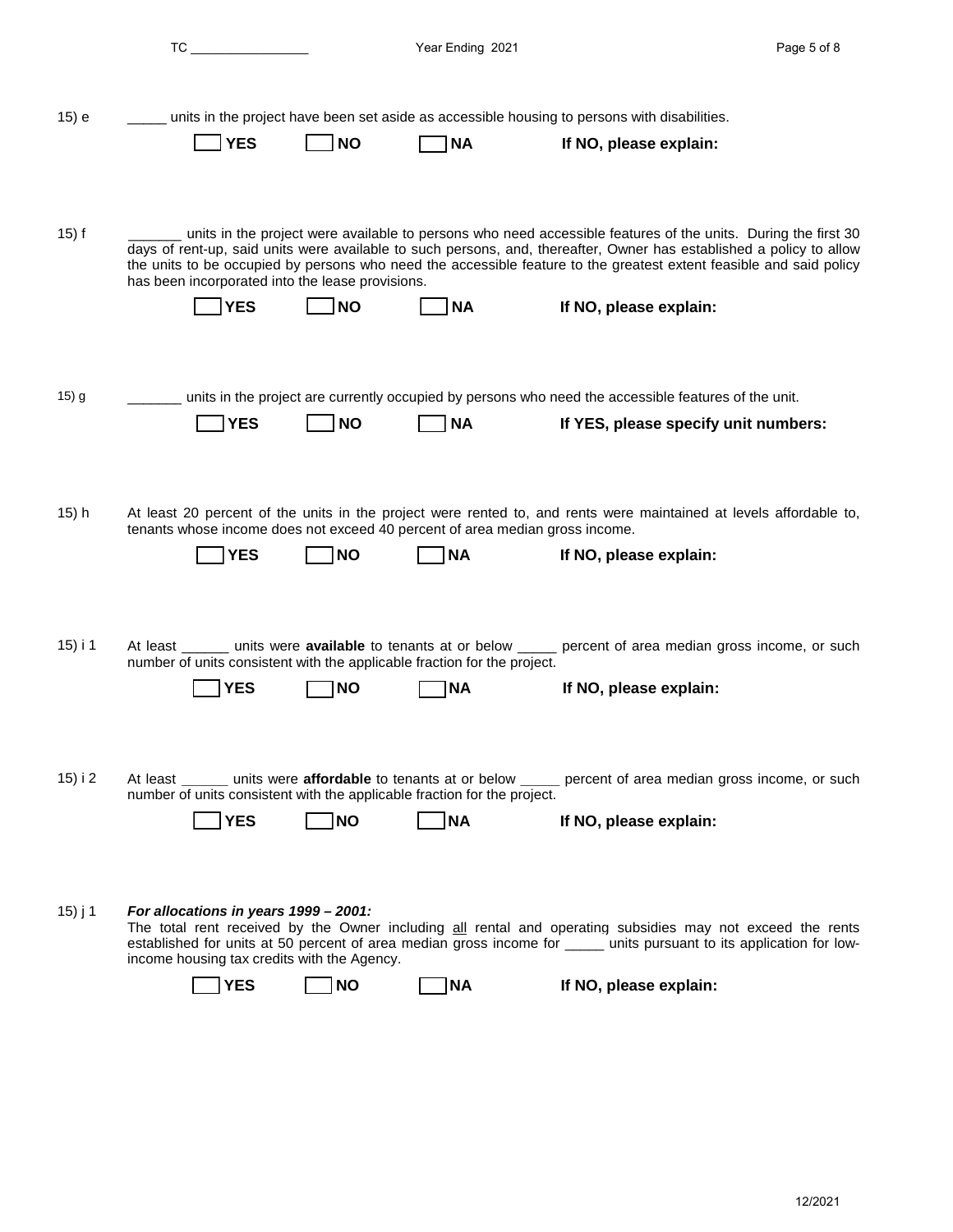|         | TC                                                                                                                                                                                  |           | Year Ending 2021       |                              | Page 6 of 8                                                                                                                                                                                                                                                                                                                                                                                                                                                                                                                                                                                                                                                                                                                          |
|---------|-------------------------------------------------------------------------------------------------------------------------------------------------------------------------------------|-----------|------------------------|------------------------------|--------------------------------------------------------------------------------------------------------------------------------------------------------------------------------------------------------------------------------------------------------------------------------------------------------------------------------------------------------------------------------------------------------------------------------------------------------------------------------------------------------------------------------------------------------------------------------------------------------------------------------------------------------------------------------------------------------------------------------------|
| 15) j 2 | For allocations in years 2002 and later:<br>percent of area median income tax credit rent.                                                                                          |           |                        |                              | Owner hereby certifies that the total tenant paid rent received by the Owner for ______ units may not exceed the<br>rents established for units at 50 percent of median income. In the event the Owner receives subsidies for rent from<br>any source (including, without limitation, project-based, tenant based or internal rent subsidy programs), Owner<br>certifies that upon expiration or termination of the subsidy the tenant paid portion of the rent may not exceed the 50                                                                                                                                                                                                                                                |
|         | <b>YES</b>                                                                                                                                                                          | <b>NO</b> | <b>NA</b>              | If NO, please explain:       |                                                                                                                                                                                                                                                                                                                                                                                                                                                                                                                                                                                                                                                                                                                                      |
| 15) k   |                                                                                                                                                                                     |           |                        |                              | The Owner set-aside at least _______ percent of the units in the development for residents who are physically or<br>mentally disabled, including persons with HIV/AIDS, transitional or permanent housing for the homeless, seasonal                                                                                                                                                                                                                                                                                                                                                                                                                                                                                                 |
|         | farm workers, or extra accessible units and has provided supportive services to these residents.                                                                                    |           |                        |                              |                                                                                                                                                                                                                                                                                                                                                                                                                                                                                                                                                                                                                                                                                                                                      |
|         | <b>YES</b>                                                                                                                                                                          | <b>NO</b> | <b>NA</b>              | If NO, please explain:       |                                                                                                                                                                                                                                                                                                                                                                                                                                                                                                                                                                                                                                                                                                                                      |
|         |                                                                                                                                                                                     |           |                        |                              |                                                                                                                                                                                                                                                                                                                                                                                                                                                                                                                                                                                                                                                                                                                                      |
| 16)     | compliant with any applicable requirements of 24 CFR Part 35.                                                                                                                       |           |                        |                              | For the projects comprised of buildings (or any part of a building) originally constructed or built prior to 1978, federal<br>regulations (24 CFR Part 35) governing lead-based paint will be applicable. (Implementation dates for these<br>regulations may vary from jurisdiction to jurisdiction and based on program participation.) If applicable, Owner must<br>have a clearance certification (performed by a qualified entity under the regulations) for (1) each unit occupied by a<br>resident household with a child under the age of six receiving tenant-based rental assistance or (2) any project<br>available for general occupancy receiving federally funded project-based rental assistance. The project is fully |
|         | <b>YES</b>                                                                                                                                                                          | <b>NO</b> | <b>NA</b>              | If NO or NA, please explain: |                                                                                                                                                                                                                                                                                                                                                                                                                                                                                                                                                                                                                                                                                                                                      |
| 17) a   | If applicable, provide evidence that tenant file includes copy of any clearance certifications:                                                                                     |           |                        |                              | For the preceding 12-month period, no tenants in low-income units were evicted or had their tenancies terminated<br>other than for good cause, full protections of the Violence Against Women Act were provided, as applicable, and no                                                                                                                                                                                                                                                                                                                                                                                                                                                                                               |
|         | 42.                                                                                                                                                                                 |           |                        |                              | tenants had an increase in the gross rent with respect to a low-income unit not otherwise permitted under Section                                                                                                                                                                                                                                                                                                                                                                                                                                                                                                                                                                                                                    |
|         | <b>YES</b>                                                                                                                                                                          | <b>NO</b> | If NO, please explain: |                              |                                                                                                                                                                                                                                                                                                                                                                                                                                                                                                                                                                                                                                                                                                                                      |
|         |                                                                                                                                                                                     |           |                        |                              |                                                                                                                                                                                                                                                                                                                                                                                                                                                                                                                                                                                                                                                                                                                                      |
| 17) b   | through Section 8, Section 515, or other comparable Federal, State or local government assistance program?<br><b>YES</b>                                                            | <b>NO</b> |                        |                              | Did gross rent exceed the Gross Allowable Rent for any unit? If so, was overage due to rental assistance received                                                                                                                                                                                                                                                                                                                                                                                                                                                                                                                                                                                                                    |
|         | If Yes response is due to any other comparable government program, please provide documentation to explain the<br>specific program and the unit numbers involved with the overages: |           |                        |                              |                                                                                                                                                                                                                                                                                                                                                                                                                                                                                                                                                                                                                                                                                                                                      |
| 18)     | The Owner has listed vacant units on PAHousingSearch.com.                                                                                                                           |           |                        |                              |                                                                                                                                                                                                                                                                                                                                                                                                                                                                                                                                                                                                                                                                                                                                      |
|         | <b>YES</b>                                                                                                                                                                          | <b>NO</b> | If NO, please explain: |                              |                                                                                                                                                                                                                                                                                                                                                                                                                                                                                                                                                                                                                                                                                                                                      |
|         |                                                                                                                                                                                     |           |                        |                              |                                                                                                                                                                                                                                                                                                                                                                                                                                                                                                                                                                                                                                                                                                                                      |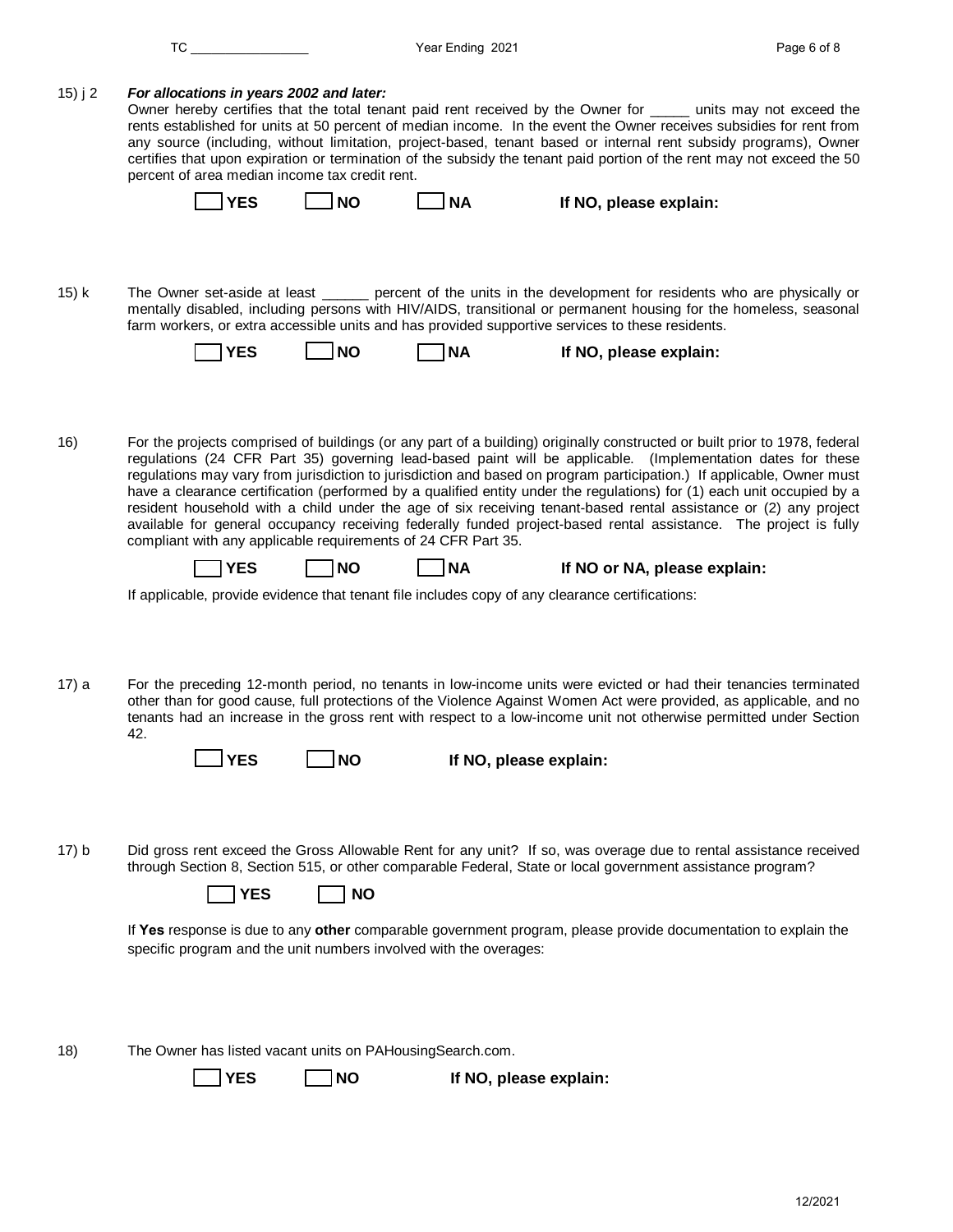|     | TC and the set of the set of the set of the set of the set of the set of the set of the set of the set of the set of the set of the set of the set of the set of the set of the set of the set of the set of the set of the se |           | Year Ending 2021 |                                                                                                                                                                                                                                                                                                                                                                                                                                                                                                                                                                                                                                                                                                                                                                                                                                                                                                                                                                                                                                                                              | Page 7 of 8 |
|-----|--------------------------------------------------------------------------------------------------------------------------------------------------------------------------------------------------------------------------------|-----------|------------------|------------------------------------------------------------------------------------------------------------------------------------------------------------------------------------------------------------------------------------------------------------------------------------------------------------------------------------------------------------------------------------------------------------------------------------------------------------------------------------------------------------------------------------------------------------------------------------------------------------------------------------------------------------------------------------------------------------------------------------------------------------------------------------------------------------------------------------------------------------------------------------------------------------------------------------------------------------------------------------------------------------------------------------------------------------------------------|-------------|
| 19) | disaster.<br><b>NO WAIVER</b>                                                                                                                                                                                                  |           | <b>WAIVER</b>    | The Owner has not obtained any waivers to the provisions of Section 42 from the Agency pursuant to IRS Notice<br>2014-49 or 2014-50 to provide temporary housing or other assistance in accordance with the declaration of a major<br>If WAIVER, please list the names of the displaced individuals, along with the unit number(s) and effective date(s) of                                                                                                                                                                                                                                                                                                                                                                                                                                                                                                                                                                                                                                                                                                                  |             |
|     | later occupied by LIHTC qualified household: (If needed, attach separate sheet of paper)                                                                                                                                       |           |                  | their occupancy. Also, provide the date(s) the displaced individuals vacated the unit(s) and the date(s) the unit(s) was                                                                                                                                                                                                                                                                                                                                                                                                                                                                                                                                                                                                                                                                                                                                                                                                                                                                                                                                                     |             |
| 20) | the past year:<br><b>YES</b>                                                                                                                                                                                                   | <b>NO</b> | <b>NA</b>        | The Owner has included the PHFA LIHTC Lease Addendum with all Lease Agreements executed at this property in<br>If NO or NA, please explain:                                                                                                                                                                                                                                                                                                                                                                                                                                                                                                                                                                                                                                                                                                                                                                                                                                                                                                                                  |             |
| 21) | was received.<br>YES                                                                                                                                                                                                           | <b>NO</b> |                  | The Owner has complied with all terms agreed to in the application for Credit, including all Federal and<br>state-level program requirements and any commitments for which points or other preferential treatment                                                                                                                                                                                                                                                                                                                                                                                                                                                                                                                                                                                                                                                                                                                                                                                                                                                            |             |
| 22) | income recertifications for the period beginning:<br>2014-50.                                                                                                                                                                  |           |                  | On July 1, 2020, the Internal Revenue Service (IRS) published IRS Notice 2020-53 to address concerns resulting from<br>the Coronavirus Disease 2019 (COVID-19) pandemic. In response to the continuing presence of the pandemic, the<br>IRS later published IRS Notice 2021-12. This notice extends the provisions of Notice 2020-53 that provided<br>temporary relief from certain requirements under Section 42 of the Internal Revenue Code for qualified low-income<br>housing projects. As a result, the owner certifies that they have 1) suspended the performance of annual tenant<br>April 1, 2020 and ending December 31, 2021, 2) temporarily closed property amenities and/or common areas during<br>the period of April 1, 2020 to December 31, 2021 without a reduction of the eligible basis of the building, or 3) allowed<br>medical personnel, and other essential workers providing services during the COVID-19 pandemic, to temporarily<br>occupy LIHTC units in accordance with the emergency housing provisions of IRS Revenue Procedures 2014-49 and |             |
|     | <b>YES</b>                                                                                                                                                                                                                     | NO        | 1 NA             | If YES, please explain:                                                                                                                                                                                                                                                                                                                                                                                                                                                                                                                                                                                                                                                                                                                                                                                                                                                                                                                                                                                                                                                      |             |